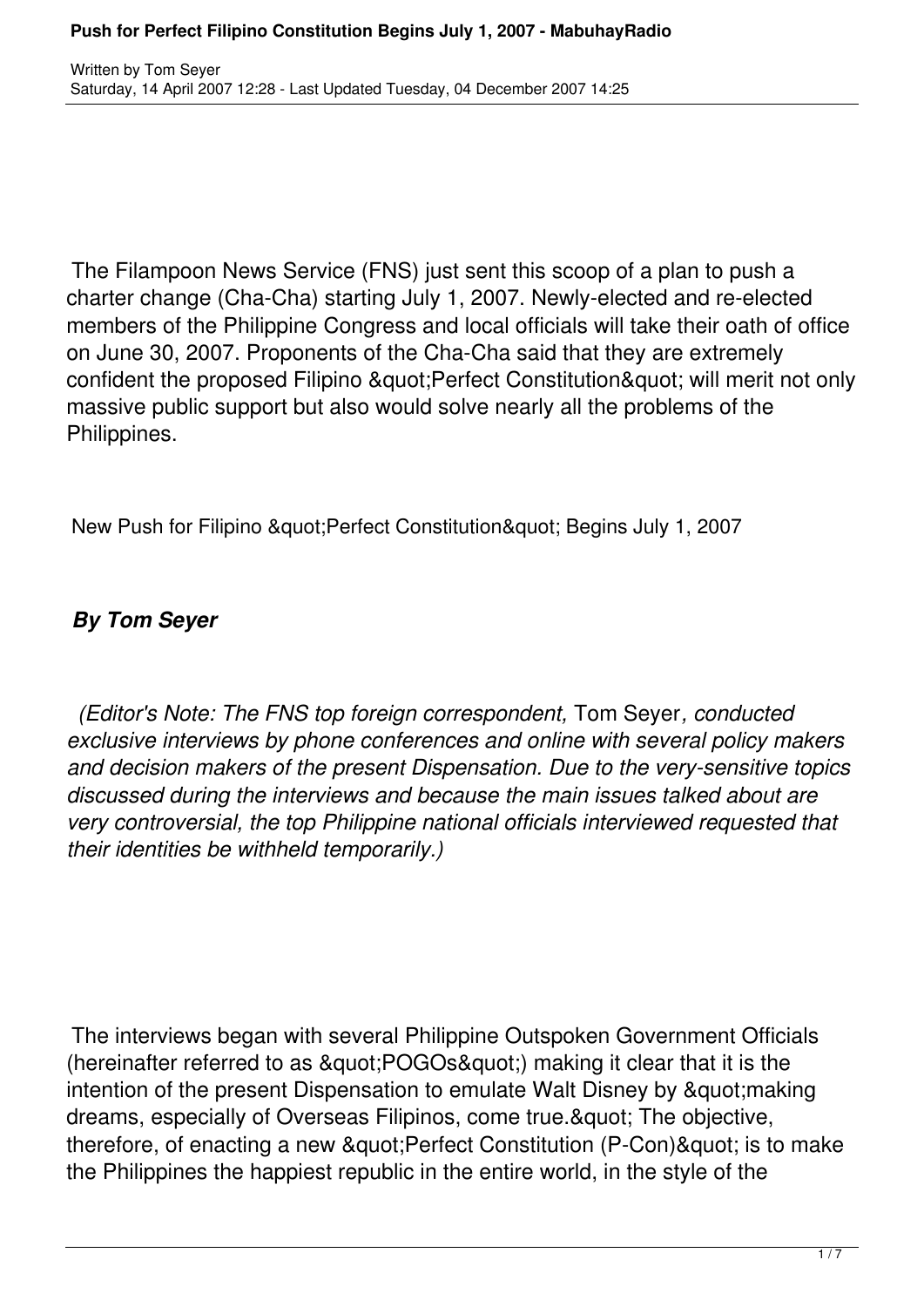Disneyworld.

The POGOs (AKA whiz kids) said that the P-Con would copy the best features of the government systems and constitutions of the United Kingdom of Great Britain and Northern Ireland, Malaysia and France. Yes, like the British system, the proposed Philippine Perfect Parliament (P3) will have two chambers: An Upper Chamber called also the &quot: House of Lords&quot: and a Second Chamber to be dubbed the " House of the Common Tao. "

# **The House of Lords**

The P3 will surely attract the support of almost all sectors and segments of Philippine society. The House of Lords will automatically include the present members of the Philippine Senate, the Sultan of Sulu (thereby making the Filipino Muslims happy), the head of " Jesus Is Lord" movement, the princes (AKA cardinals) of the Catholic Church of the Philippines (CCP), the war lords, the jueteng and gambling lords, the landlords (like the president of the Hacienda Luisita and/or CEOs of other estates in the country) and the heads of other Philippine churches.

I said that including all the Filipino senators in the House of Lords may probably appease the distinguished members of the Senate, although they may probably object to the inclusion of the jueteng lords.

The POGOs claimed that they have obtained already the support of the CCP prelates, as parishes also conduct bingo games, which are akin to jueteng. Why, they informed me that even the Communist Party of the Philippines (CPP) cadres support tacitly the jueteng lords. After all, the gambling lords share with all sectors the income from their operations and, therefore, the communist rebels may also support this P-Con feature. Besides, the CPP's military wing can have also a seat in the House of Lords, as truly its New People's Army has also legitimate war lords.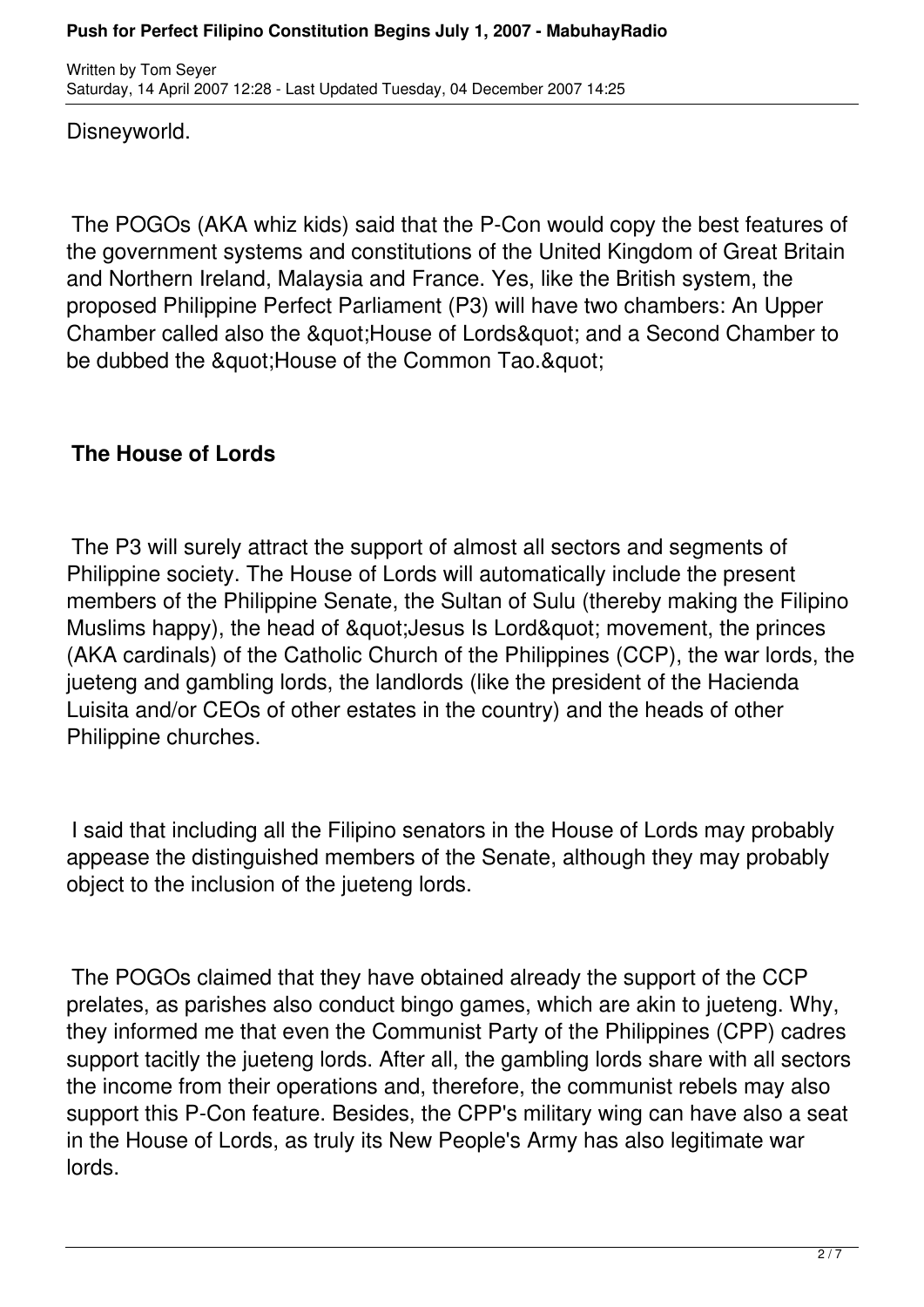Written by Tom Seyer Saturday, 14 April 2007 12:28 - Last Updated Tuesday, 04 December 2007 14:25

## **No More Pork Barrel**

The inclusion of the gambling lords in the House of Lords is essential, the POGOs said. Because the so-called pork barrel as we know it today (AKA the Countryside Development Funds) will be also be given to the members of the P3. The pork will, however, come from tongs (percentages) that shall be paid by the jueteng lords and even those who do mahjong sessions. The president of the Philippine Amusement and Gaming Corporation (PAGCOR), which runs the country's casinos, will have an automatic seat in the House of Lords. Why? The casino profits will likewise go to the replacement of the pork barrel and this will make it morally defensible before the people. Because at least for the first time in the country's history, the pork will not come from the public treasury.

Aha, what a brilliant maneuver to call the P3 members as MPs (Members of Parliament), instead of congressman or senator. Otherwise, wags and pundits would be calling them "tongressman" or "senatong. "

## **Constitutional Monarchy**

 Since the UK system is actually a constitutional monarchy, I asked the POGOs if they would emulate the British and declare also a Filipino queen or king, even a ceremonial one like Queen Elizabeth II. The POGOs said that the P-Con will have that provision although they intend to copy the Malaysian system of rotating the monarch among different individuals (among the sultans of the different states in the case of the Malaysian federation).

The POGOs said that the P-Con will establish the equivalent of the British monarch by letting former Philippine Presidents or their scions or spouse (if the Presidents are no longer living) to act as the ceremonial head of state. The rotation will be better than Malaysia's since it will be done on a monthly basis, on a lottery system. The POGOs say that they expect the all-out support of the Marcos and Estrada camps and of course the scions of the former Philippine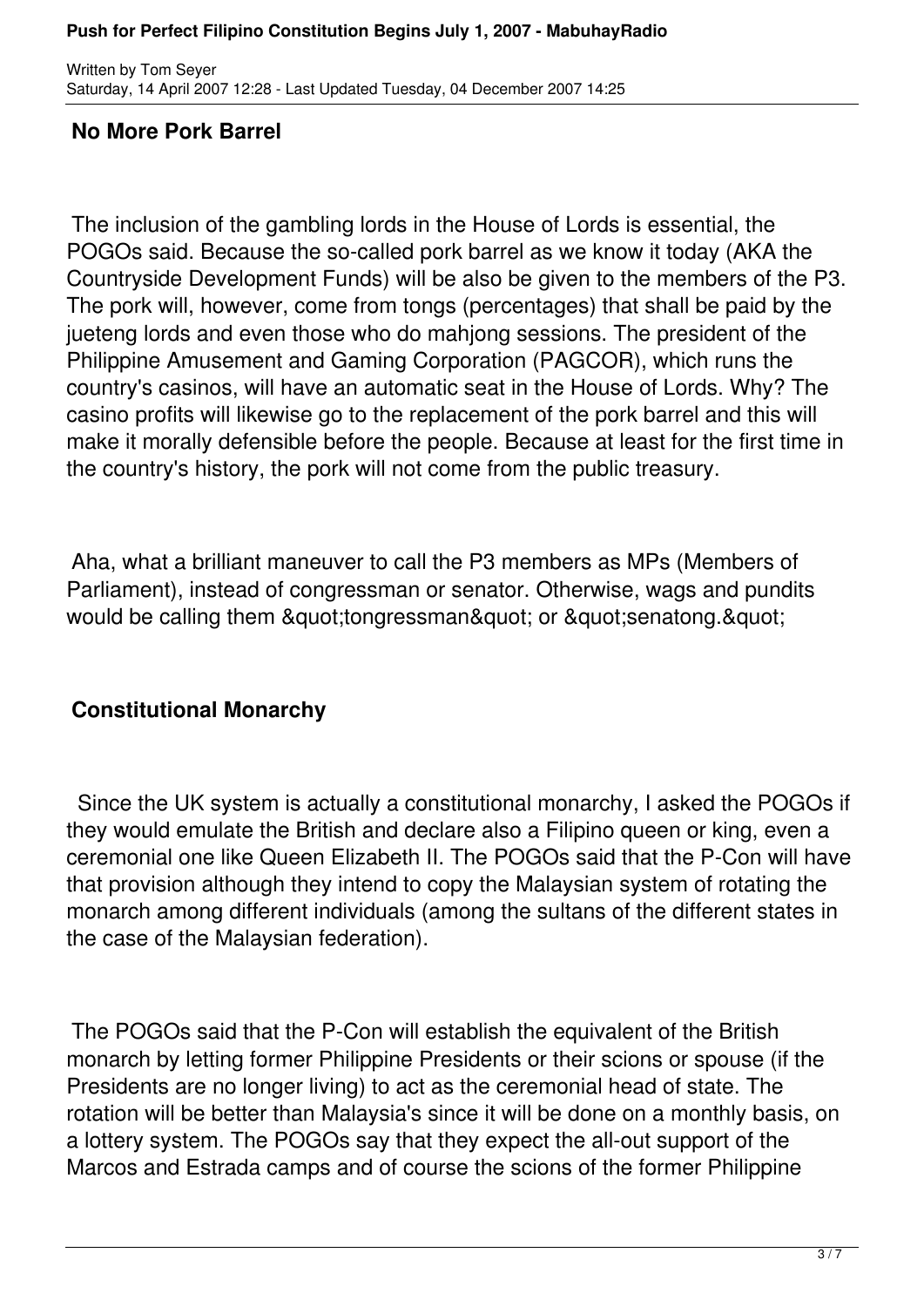#### **Push for Perfect Filipino Constitution Begins July 1, 2007 - MabuhayRadio**

Written by Tom Seyer Saturday, 14 April 2007 12:28 - Last Updated Tuesday, 04 December 2007 14:25

Presidents for the P-Con. Madame Imelda Marcos would be queen at least for a month every 13 months or so. Former President Joseph Ejercito Estrada would also be a king for four weeks in the same period of time. & quot; Why, Erap never displaced Ronnie Poe as the king of Philippine movies but now he would have the chance to be a king also, & quot; one of the POGOs said.

I said that there could be a problem when it comes to the scions of President Sergio Osmeña, Sr. Everybody knows that the Osmeña scions have individual or personal political ambitions and they quarrel politically among themselves. It might prove difficult in selecting from among them the Osmeña representative to the monarchy when their turn in the rotation comes. The POGOs said that the P-Con will provide (again) a lottery system to select the representative of a dead Philippine President. I asked if Straight People would not object to former Sen. John & quot; Sonny & quot; Osmeña winning the lottery and representing the Osmeña clan in the monarchy? On the contrary, the POGOs said that if John Osmeña would win the lottery, then the Filipino monarch would not only be happy but also gay and that would go a long way to making the Philippines the happiest republic on Earth.

I inquired also from the POGOs if the inclusion of religious leaders in the proposed House of Lords would not violate the principle of the separation between the church and the state. They answered that the P-Con would copy the British tradition of the monarch being the nominal head of the Church of England (AKA Anglican Church). If it was OK to do it in the UK, why can't the Philippines have it?

#### **Ministers, Counts and Countesses**

The POGOs said also that the P-Con would rename Departments to Ministries. The renaming should make the cabinet members closer to the prelates, the priests, the ministers (sic), the pastors and the clergy.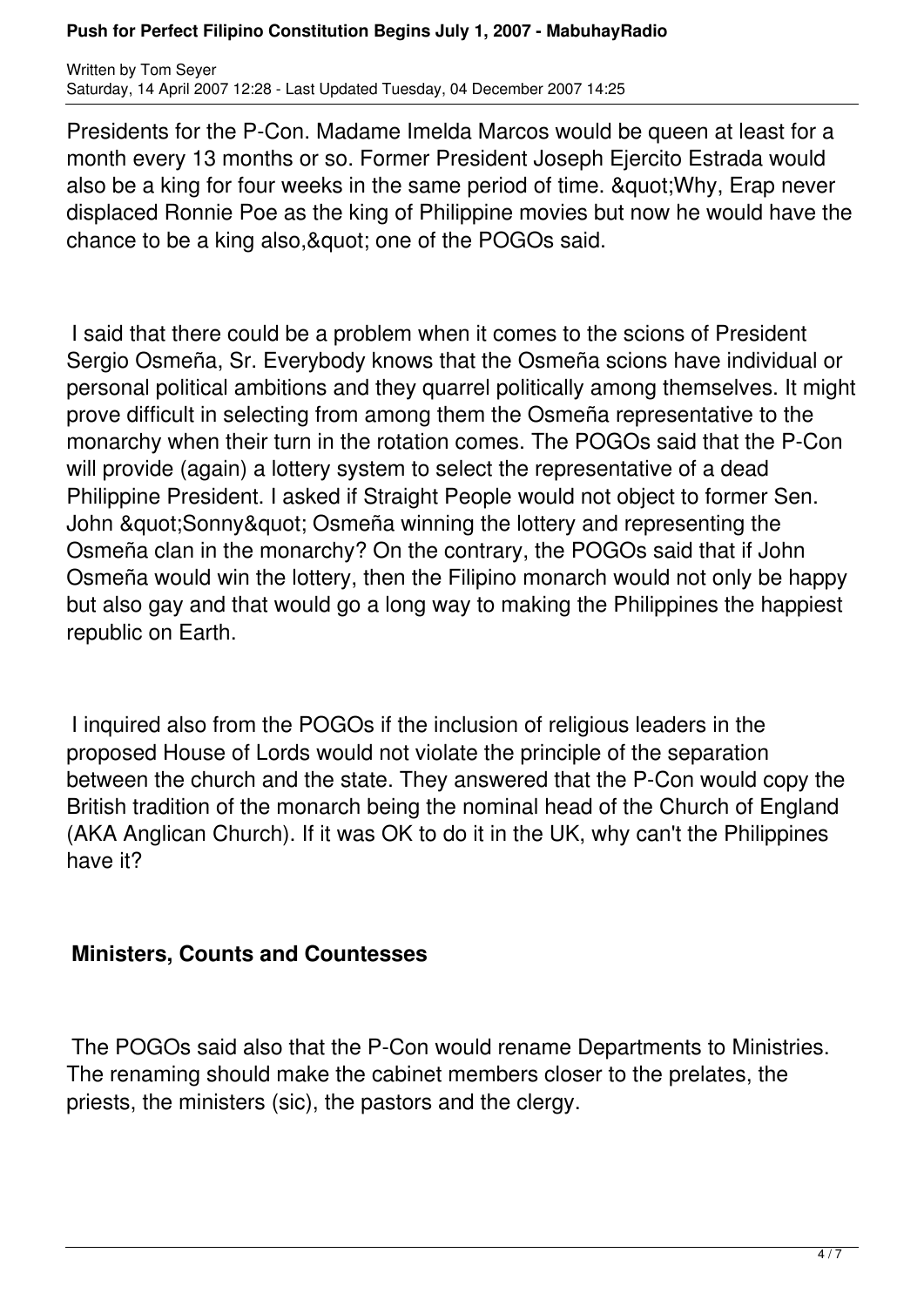Written by Tom Seyer Saturday, 14 April 2007 12:28 - Last Updated Tuesday, 04 December 2007 14:25

"Imagine the support from the religious sector if the present Secretary of Defense would be known as the Minister of Defense? & quot; the POGOs asked. Maybe the Minister of Defense may be able to turn all the swords, the Armalites and the AK47s into plowshares?

The term, Ministry, may become a common denominator in the Filipino public and private sectors.

I asked next what feature in the French system would the P-Con copy? The POGOs answered that the P-Con would maintain a strong and powerful President, just like what the French have. Therefore, President Gloria Macapagal-Arroyo (PGMA) -- and not the prime minister of the P3 -- would be the actual head of state.

Asked if copying the French system would not lead people to think of the French Revolution, the POGOs said that it would only be an evolution (without the R) and, therefore, there would be no need for the guillotine.

The POGOs said that the P-Con would abolish the term, Commission, in the government jargon. Why? Because the P-Con would not want people to continue on equating Commissions with the 10% to 30% commissions (pun intended) being received by salespersons or from contractors. The P-Con would use instead the term, Bureau. Because if the President has the Cabinet, why not use Bureaus?

I asked whether the change of name would extend to the Commission on Elections (COMELEC)? The POGOs said that the new COMELEC would be called the &quot: Election Authority & auot: and its members would be called Counts or Countesses. Because the electoral officials have the task of counting (pun intended again) the votes and it is mandatory to make their authority as important as that of the House of Lords.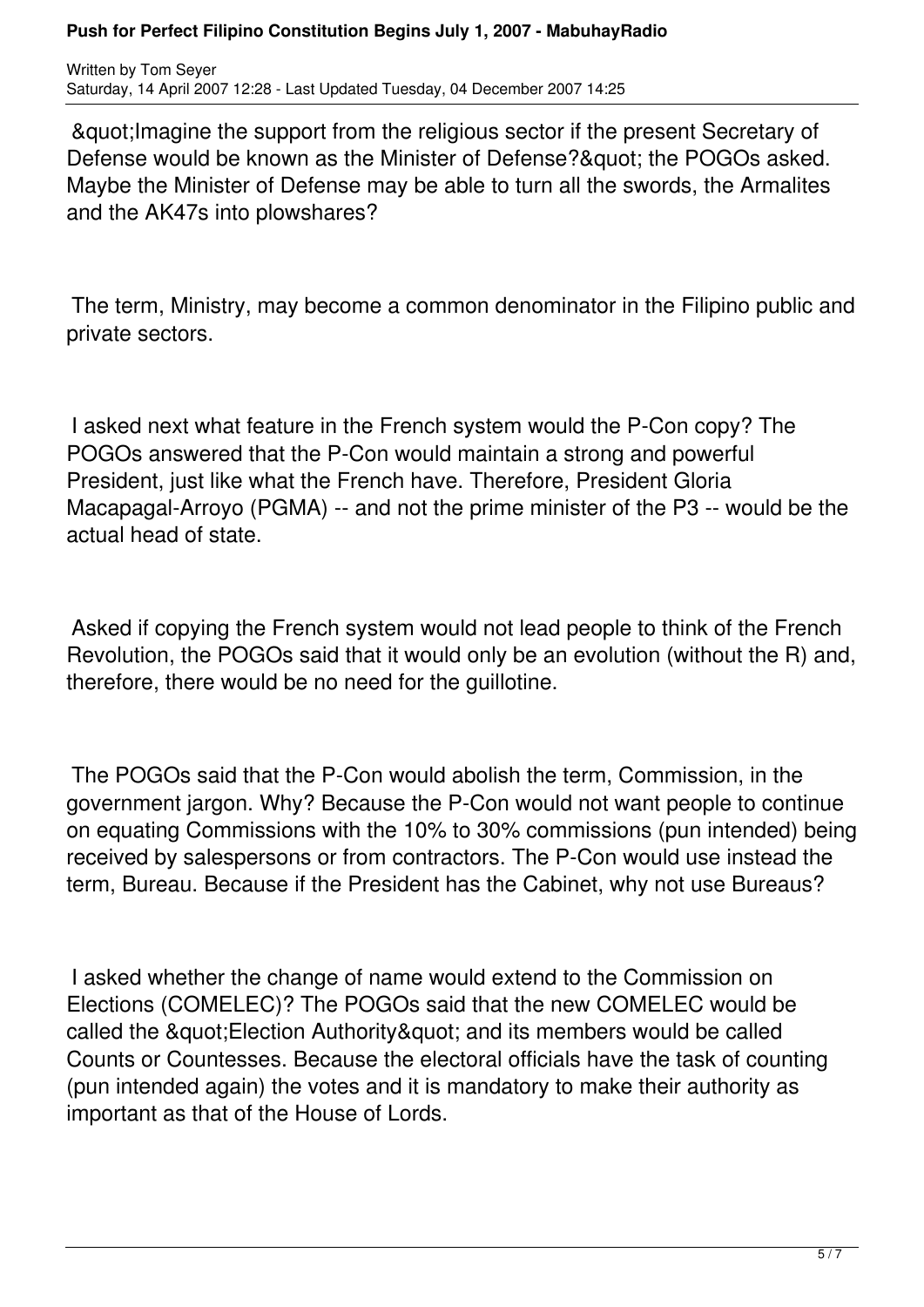Written by Tom Seyer Saturday, 14 April 2007 12:28 - Last Updated Tuesday, 04 December 2007 14:25

### **Reinventing the PMA**

The P-Con will also & quot; reinvent & quot; the Philippine military, so as to prevent its officers from launching coups in the future. The POGOs said that the Philippine Military Academy (PMA) would be renamed the &quot: Philippine Governmental and Military Academy" (PGMA), as cadets would have to study more subjects on accounting, auditing, diplomacy, law and the postal system. Because the P-Con would mandate that retired generals fill up the positions of the Auditor General, Consuls General, Solicitor General and Postmaster General. The rationale is to inculcate in the minds of the military brass that there is more to life than the barracks.

I asked if the public would not associate the military to the incumbent President as both the academy and the Chief Executive would have the same acronym, PGMA. They answered that there would be no confusion, as the President is always addressed as Her Majesty, oops, Her Excellency (HE) and, therefore, her proper acronym is actually HE PGMA.

& au ot: Wow, & quot; I exclaimed, & quot: The P-Con has thought of almost everything to assure the enthusiastic support of all segments of the Philippine society, including the families of all the former Philippine Presidents -- from Emilio Aguinaldo to Jose Laurel to Joseph Estrada. & quot;

Would the P-Con really generate that much support even from the political Opposition and make the Philippines a virtual geopolitical version of Disneyland?

The POGOs said that they have thought of everything, including a slogan to make the P-Con popular. The slogan? & quot: Ang mga pikon lang ang aayaw sa P-Con" (Only the sore losers will reject the P-Con).

This writer contacted the leaders of the Disunited Opposition, oops, United